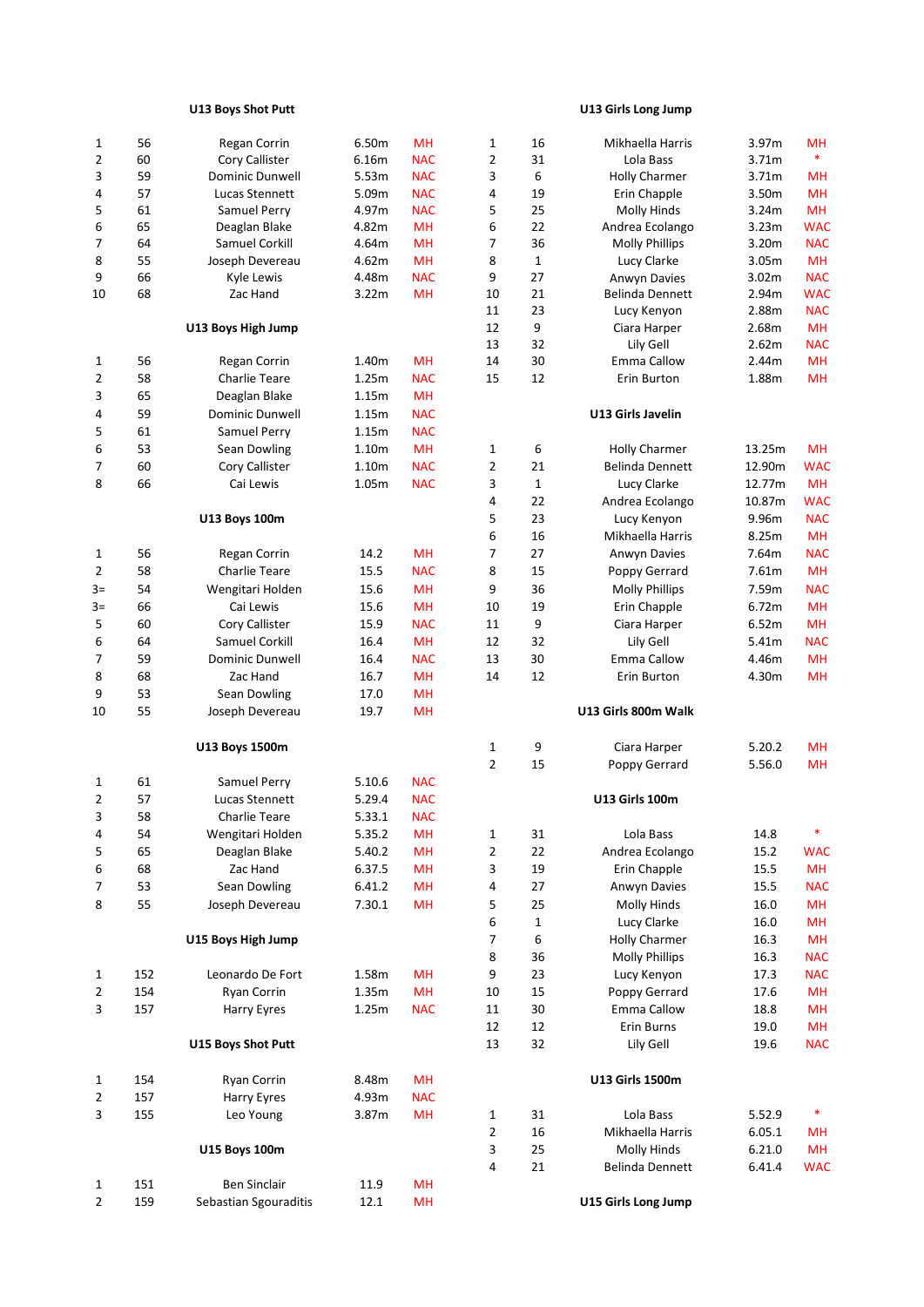| 3              | 156   | Will Lashley             | 12.5   | <b>NAC</b> |              |       |                         |         |            |
|----------------|-------|--------------------------|--------|------------|--------------|-------|-------------------------|---------|------------|
| 4              | 458gu | Tony Quinn               | 13.2   | $\ast$     | 1            | 103   | Keira Gray              | 4.77m   | <b>MH</b>  |
| 5              | 163   | Michael Webber           | 13.4   | <b>WAC</b> | 2            | 101   | Rosie Long              | 4.26m   | <b>MH</b>  |
|                | 164   |                          | 14.2   |            |              | 114   |                         |         | <b>WAC</b> |
| 6              |       |                          |        |            | 3            |       | <b>Madison McMullan</b> | 4.23m   |            |
| 7              | 152   | Leonardo De Fort         | 15.0   | MН         | 4            | 107   | Mairi Harrison          | 4.03m   | <b>MH</b>  |
| 8              | 155   | Leo Young                | 15.0   | <b>MH</b>  | 5            | 109   | Macy Hillier            | 4.02m   | <b>MH</b>  |
| 9              | 157   | Harry Eyres              | 16.2   | <b>NAC</b> | 6            | 105   | Jessica Bareham         | 3.89m   | <b>MH</b>  |
| 10             | 158   | Harley Low               | 17.1   | <b>MH</b>  | 7            | 115   | Sienna Dunn             | 3.83m   | <b>WAC</b> |
|                |       |                          |        |            | 8            | 111   | Mia dunwell             | 3.74m   | <b>NAC</b> |
|                |       | U15 Boys 1500m           |        |            | 9            | 112   | Carla Teece             | 3.61m   | <b>NAC</b> |
|                |       |                          |        |            | 10           | 102   | Amelia Chambers         | 3.53m   | <b>MH</b>  |
| 1              | 154   | Ryan Corrin              | 4.52.1 | <b>MH</b>  |              |       |                         |         |            |
|                |       |                          |        |            |              |       |                         |         |            |
| 2              | 161   | <b>Charlie Swales</b>    | 4.56.1 | <b>NAC</b> |              |       | U15 Girls Javelin       |         |            |
| 3              | 152   | Leonardo De Fort         | 5.34.0 | <b>MH</b>  |              |       |                         |         |            |
| 4              | 158   | Harley Low               | 6.11.7 | <b>MH</b>  | 1            | 115   | Sienna Dunn             | 24.53m  | <b>WAC</b> |
|                |       |                          |        |            | 2            | 494gu | Sarah Long              | 24.27m  | <b>MH</b>  |
|                |       | U17 Men PoleVault        |        |            | 3            | 102   | Amelia Chambers         | 16.36m  | <b>MH</b>  |
|                |       |                          |        |            | 4            | 113   | Catherine Perry         | 15.07m  | <b>NAC</b> |
| 1              | 264   | <b>Craig Martin</b>      | 3.00m  | <b>MH</b>  | 5            | 111   | Mia Dunwell             | 14.07m  | <b>NAC</b> |
| 2              | 259   | Kyle Martin              | 2.90m  | <b>MH</b>  | 6            | 488gu | Martina Robert          | 4.62m   | <b>MH</b>  |
|                |       |                          |        |            |              |       |                         |         |            |
|                |       | U17 Men High Jump        |        |            |              |       | U15 Girls Mile Walk     |         |            |
| 1              | 254   | James Margrave           | 1.80m  | <b>NAC</b> | 1            | 111   | Mia Dunwell             | 8.27.1  | <b>NAC</b> |
| 2              | 259   | Kyle Martin              | 1.75m  | <b>MH</b>  | 2            | 103   | Keira Gray              | 11.43.6 | <b>MH</b>  |
| 3              | 251   | <b>Jack Coates</b>       | 1.45m  | <b>NAC</b> |              |       |                         |         |            |
|                |       |                          |        |            |              |       | <b>U15 Girls 100m</b>   |         |            |
|                |       | U17 Men Long Jump        |        |            |              |       |                         |         |            |
|                |       |                          |        |            | 1            | 103   | Keira Gray              | 13.3    | <b>MH</b>  |
| 1              | 264   | <b>Craig Martin</b>      | 5.09m  | <b>MH</b>  | 2            | 107   | Mairi Harrison          | 14.2    | <b>MH</b>  |
| $\overline{2}$ | 259   | Kyle Martin              | 4.81m  | <b>MH</b>  | 3            | 112   | Carla Teece             | 14.4    | <b>NAC</b> |
|                |       |                          |        |            | 4            | 113   | Catherine Perry         | 14.5    | <b>NAC</b> |
|                |       | <b>U17 Men 100m</b>      |        |            | 5            | 109   | Macy Hillier            | 14.9    | <b>MH</b>  |
|                |       |                          |        |            | 6            | 101   | Rosie Long              | 15.0    | <b>MH</b>  |
|                |       |                          |        |            |              |       |                         |         |            |
| 1              | 254   | James Margrave           | 13.0   | <b>NAC</b> | 7            | 114   | <b>Madison McMullan</b> | 15.0    | <b>NAC</b> |
| 2              | 255   | Connor Bassage           | 13.0   | <b>MH</b>  | 8            | 115   | Sienna Dunn             | 15.3    | <b>WAC</b> |
|                |       |                          |        |            | 9            | 105   | Jessica Bareham         | 15.4    | <b>MH</b>  |
|                |       | U17 Men 1500m            |        |            | 10           | 488gu | Martina Robert          | 16.4    | <b>MH</b>  |
| 1              | 258   | Ieuan Owen               | 4.33.4 | <b>WAC</b> |              |       | <b>U15 Girls 1500m</b>  |         |            |
| $\overline{2}$ |       | Jamie Gorry              |        |            |              |       |                         |         |            |
|                | 257   |                          |        | <b>WAC</b> |              |       |                         |         |            |
|                |       |                          |        |            | 1            | 107   | Mairi Harrison          | 5.03.3  | MH         |
|                |       | U20 Men Long Jump        |        |            | 2            | 109   | Macy Hillier            | 5.13.5  | <b>MH</b>  |
|                |       |                          |        |            | 3            | 113   | Catherine Perry         | 5.31.5  | <b>NAC</b> |
| 1              | 301   | Keoghan Taylor           | 5.99m  | <b>MH</b>  | 4            | 114   | <b>Madison McMullan</b> | 5.35.7  | <b>NAC</b> |
| 2              | 302   | Nathan Teece             | 5.09m  | <b>MH</b>  |              |       |                         |         |            |
|                |       |                          |        |            |              |       | U17 Women PoleVault     |         |            |
|                |       | U20 Men 100m             |        |            |              |       |                         |         |            |
|                |       |                          |        |            | 1            | 202   | Aimee Christian         | 2.10m   | MН         |
| 1              | 301   | Keoghan Taylor           | 12.1   | MН         |              |       |                         |         |            |
| 2              | 302   | Nathan Teece             | 12.5   | <b>NAC</b> |              |       | U17 Women Long Jump     |         |            |
|                |       | Senior Men 100m          |        |            | 1            | 202   | Aimee Christian         | 3.78m   | MН         |
| 1              | 467gu | <b>Brandon Nguyen</b>    | 13.4   | <b>MH</b>  |              |       | U17 Women Javelin       |         |            |
|                |       | Senior Men 400m Hurdles  |        |            | $\mathbf{1}$ | 206   | Shannon McMullan        | 13.68m  | <b>NAC</b> |
|                |       |                          |        |            |              |       |                         |         |            |
| 1              | 453gu | Daniel Clague            | 61.1   | <b>MH</b>  |              |       | U17 Women 300m Hurdles  |         |            |
|                |       | Veteran 40 Men 1500m     |        |            | 1            | 202   | Aimee Christian         | 57.0    | <b>MH</b>  |
| 1              | 403   | <b>Matthew Callister</b> | 5.22.4 | <b>NAC</b> |              |       | U17 Women 100m          |         |            |